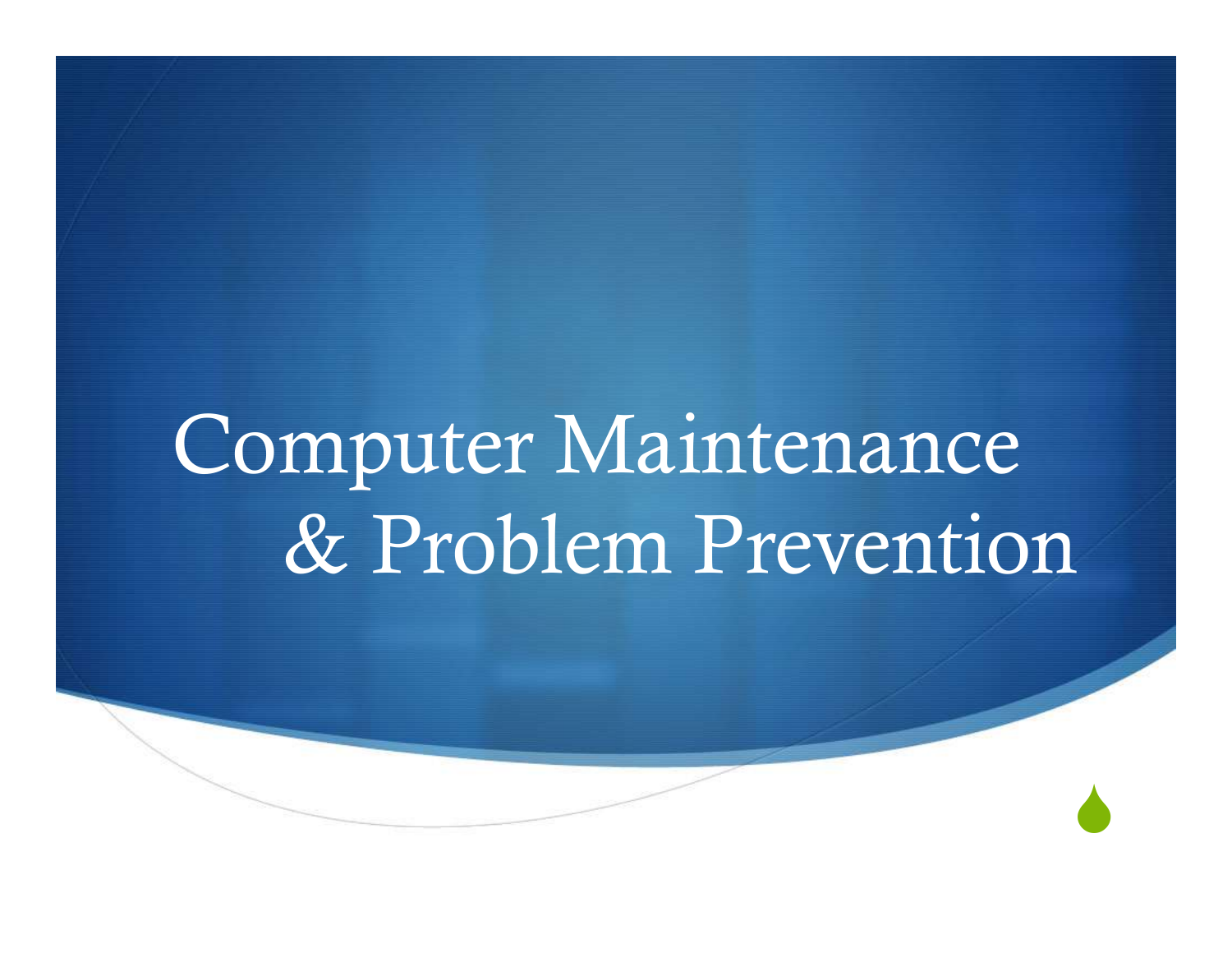

- Always always always backup your data.
- **Always**
- $\triangle$  Strategy?
	- $\bullet$  One backup of important files right on your computer
		- $\bullet$  In a different location
	- $\bullet$  One backup of on a different medium
	- $\bullet$  One backup of on yet another different medium OFFSITE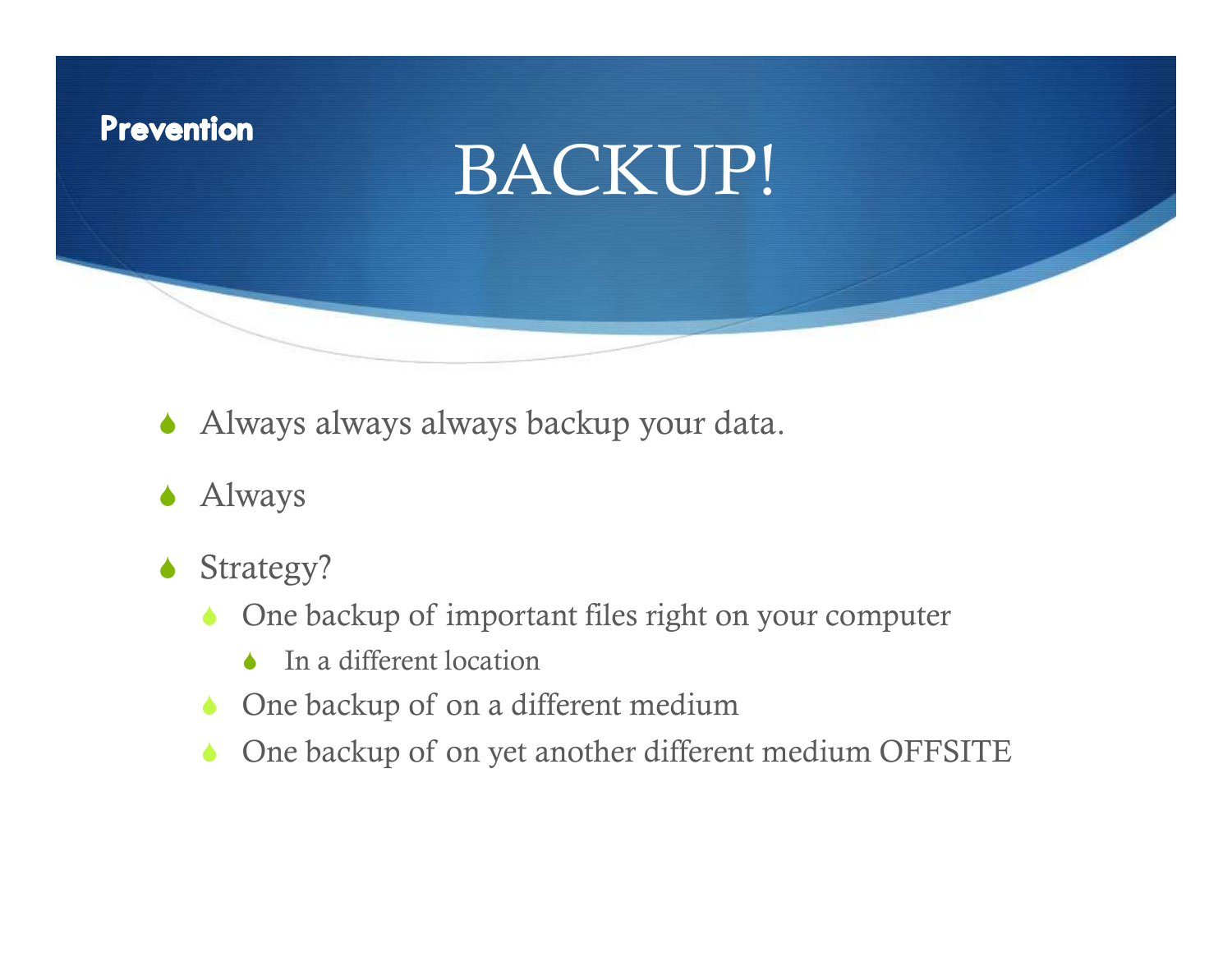

- $\triangle$  An Uninterrupted Power Supply (UPS)!
	-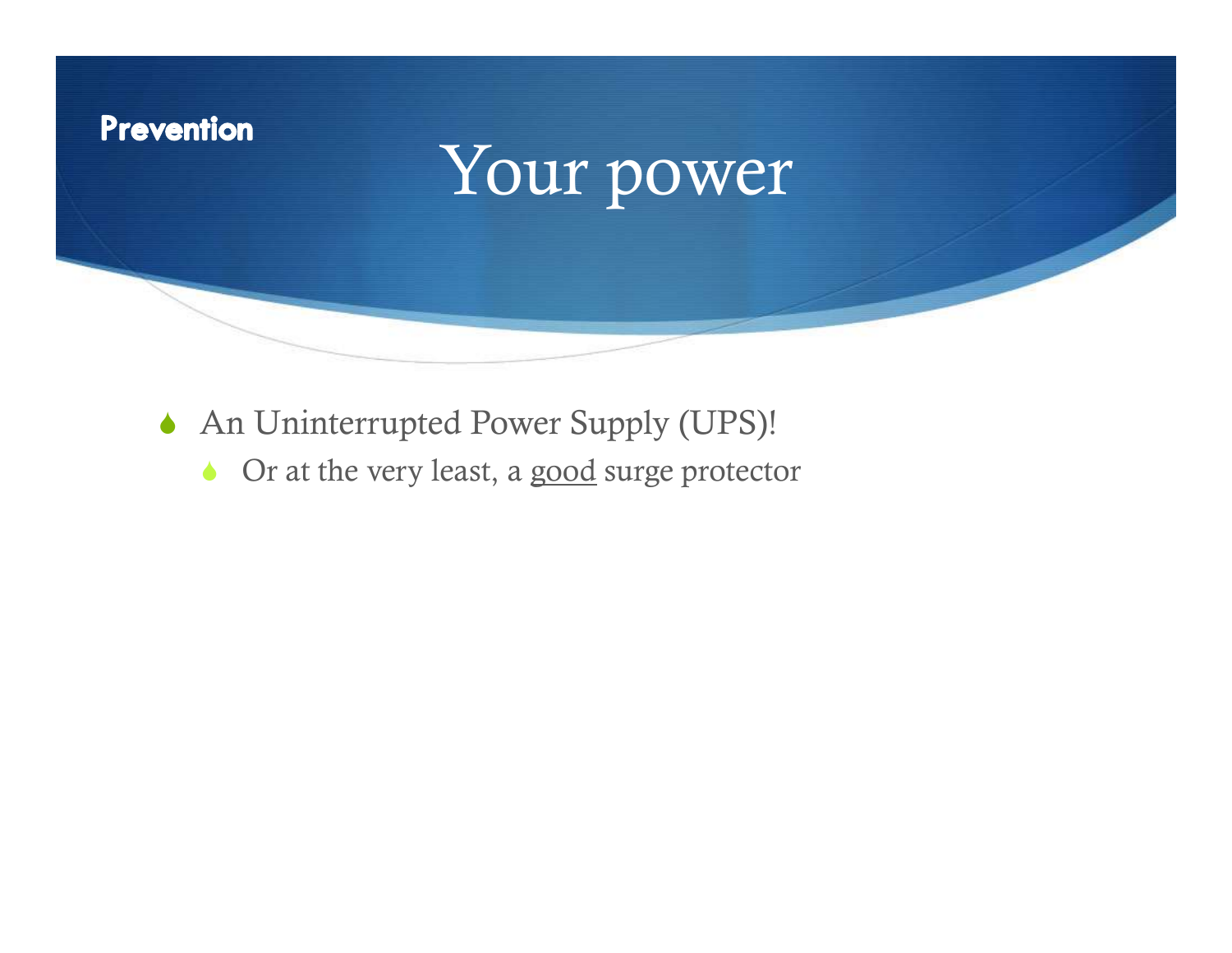

- - $\bullet$  (if you are using a Windows machine)
- $\bullet$  There are several free versions of good quality software that automatically update themselves
	- ◆ AVG Free
	- $\triangle$  Avast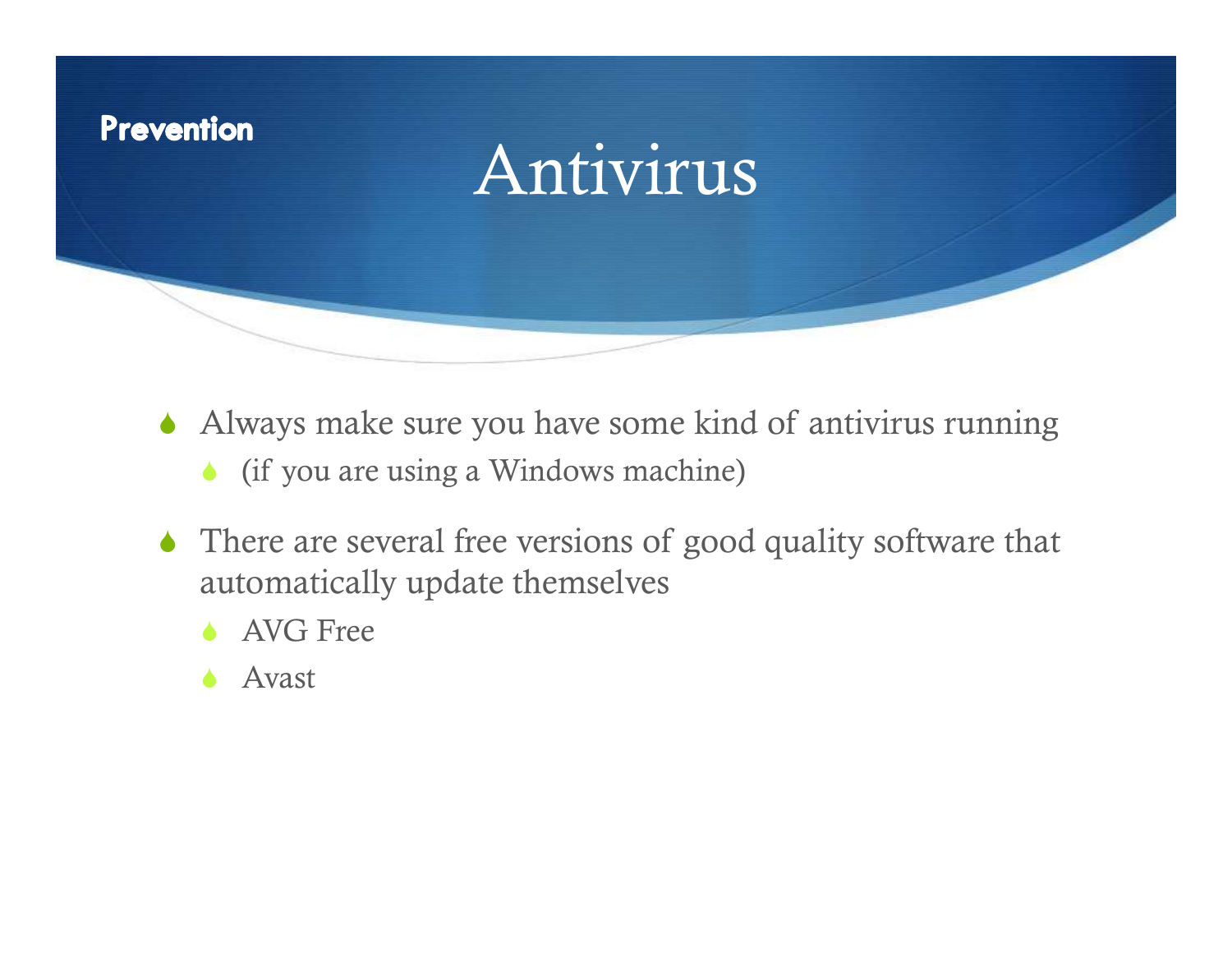

- $\bullet$  If your computer is connected to the internet, make sure there is a firewall somewhere between it and you.
- $\bullet$  Most home routers (Linksys, etc) have built-in firewalls, but if you are connected directly, make sure the firewall is turned on.
	- Windows and MacOS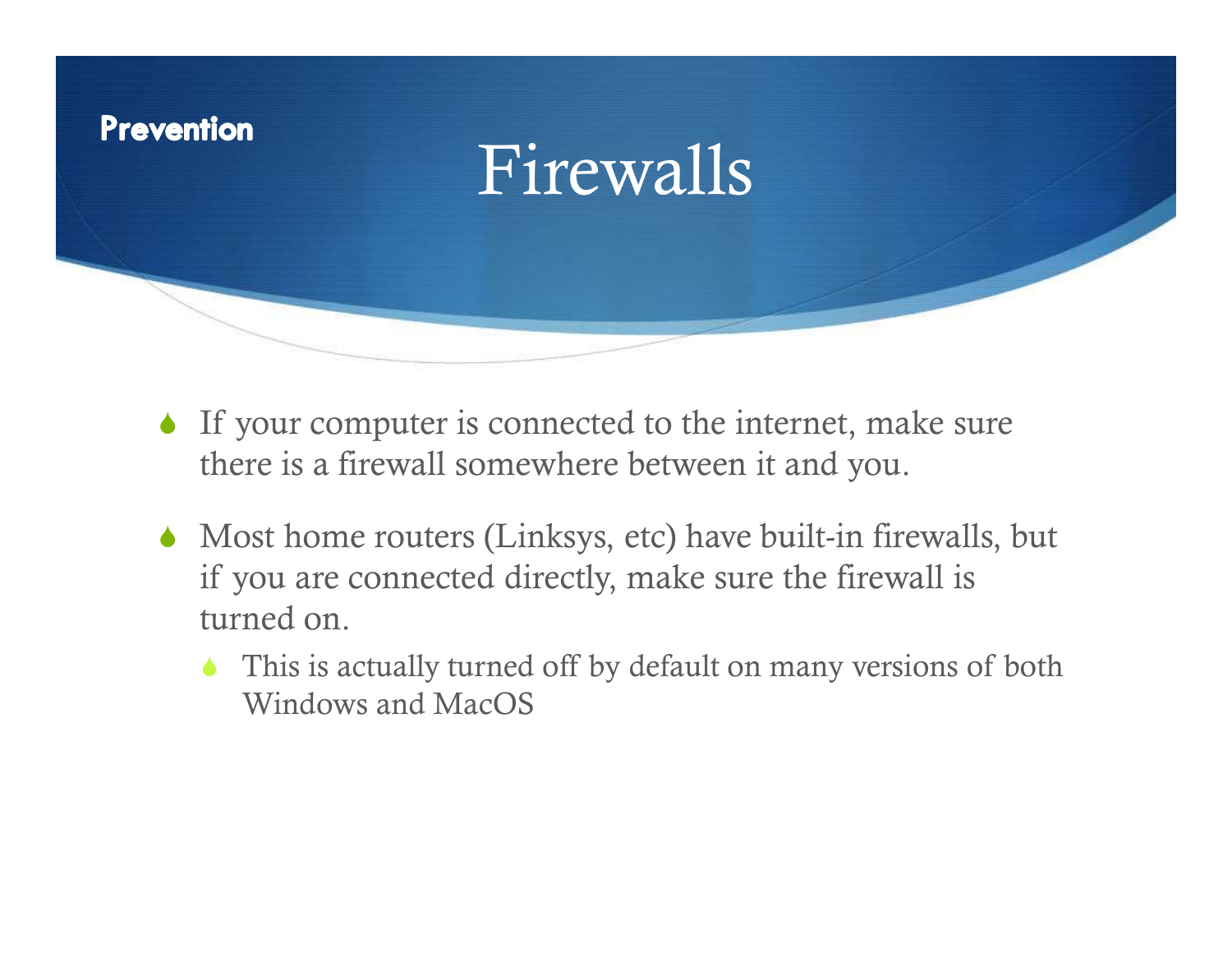# **Prevention Maintenance** Keep some room free on C:

- $\bullet$  Some of you have only this drive, others have many.
- Either way, your computer needs room to 'wiggle'
	- $\triangle$  Needs some room to do things temporarily
- $\triangle$  Lack of room can make things very slow
- $\bullet$  Try to keep at least 1GB free.
- Maybe remove that game you haven't played in 6 months?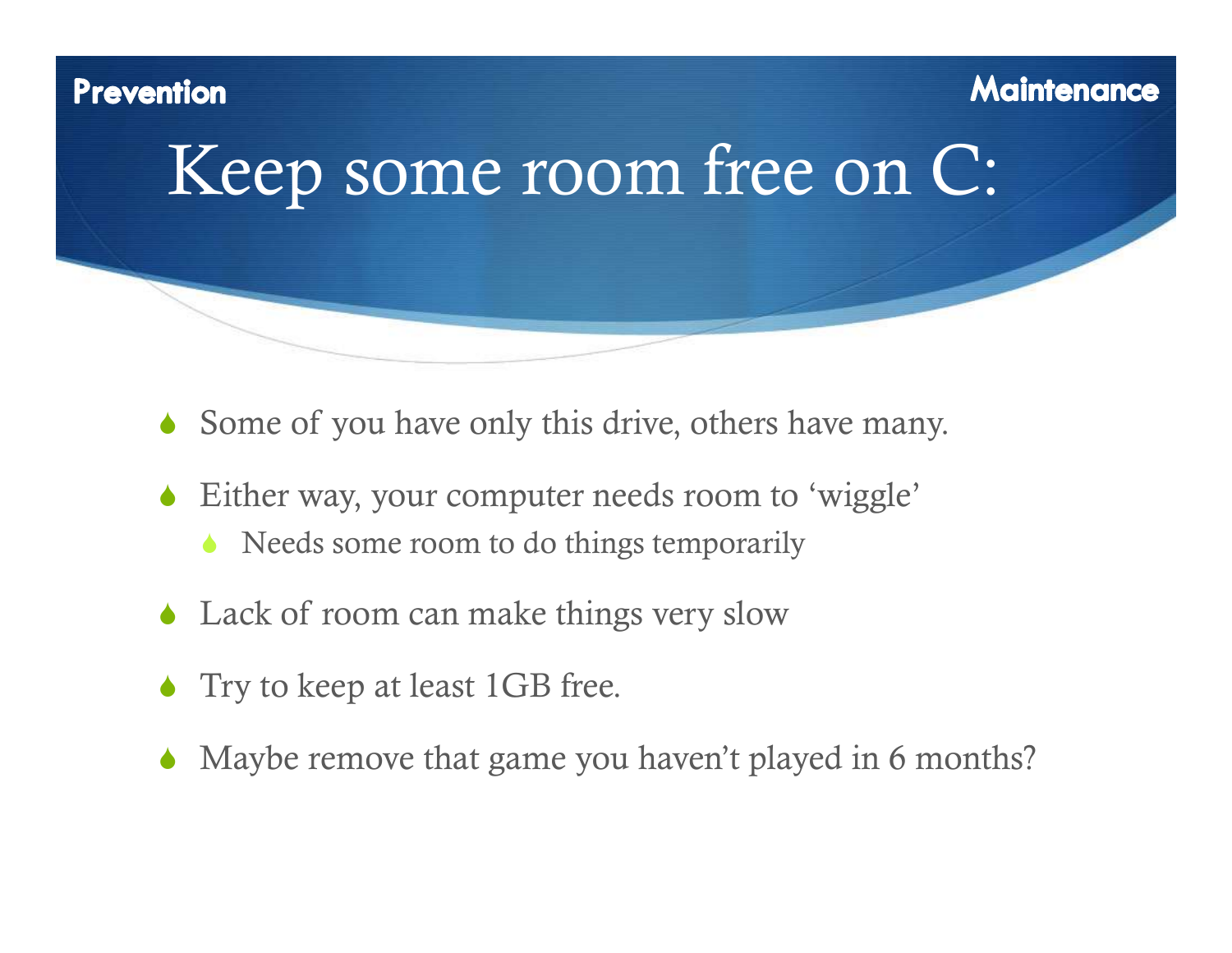

- $\bullet$  Running scandisk helps make sure all your files are complete and pointing to the right things.
- a file no longer points where it is supposed to.
- $\bullet$  Scandisk scans all your files and checks their integrity.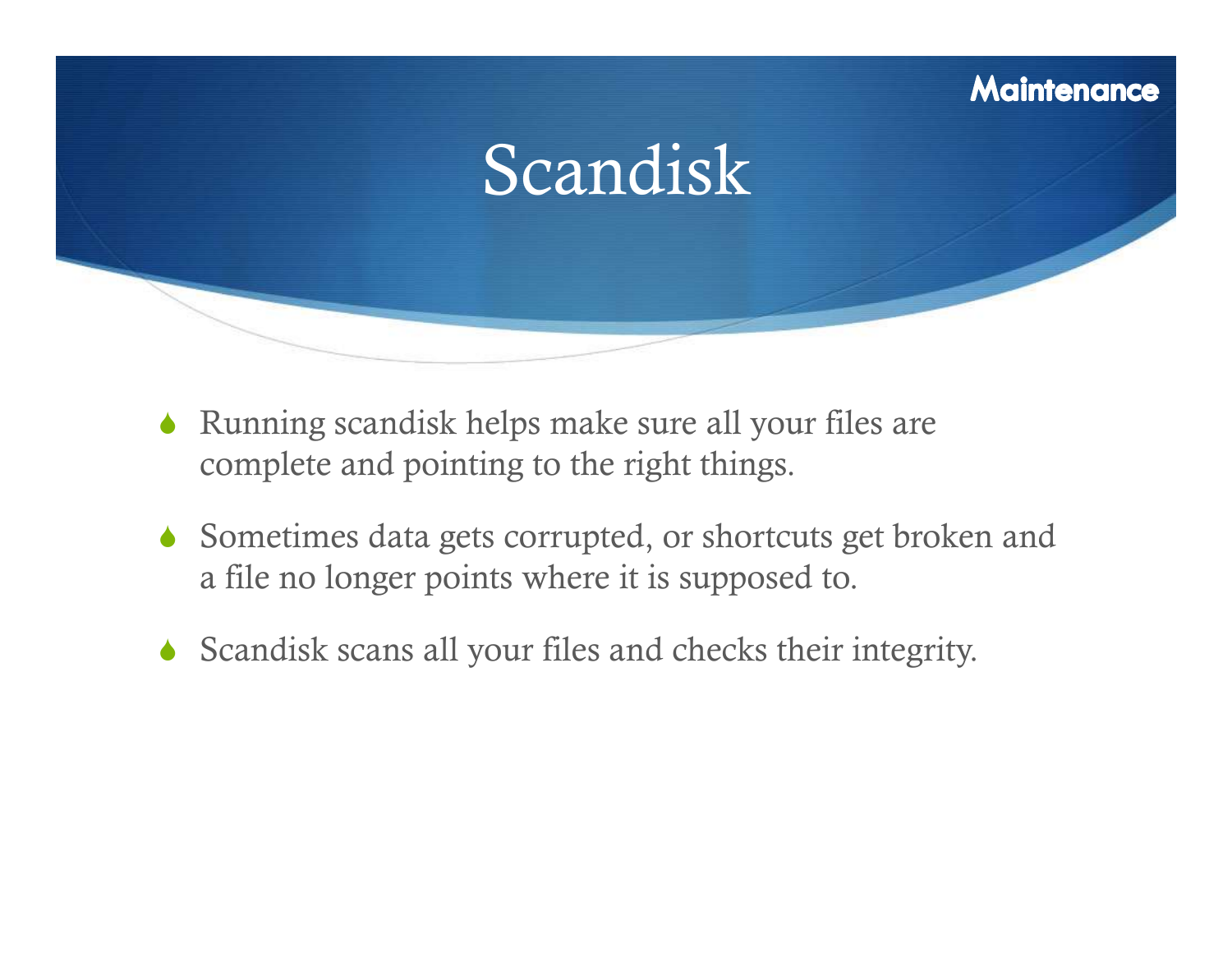#### **Maintenance**

### Fragmentation

- $\bullet$  Sometimes it just gets clogged up!
- Defragmenting helps put all the parts of files together sequentially, making loading much faster.
- $\bullet$  So when loading a big program feels like it is taking much longer than it used to, try defragmenting your hard drive.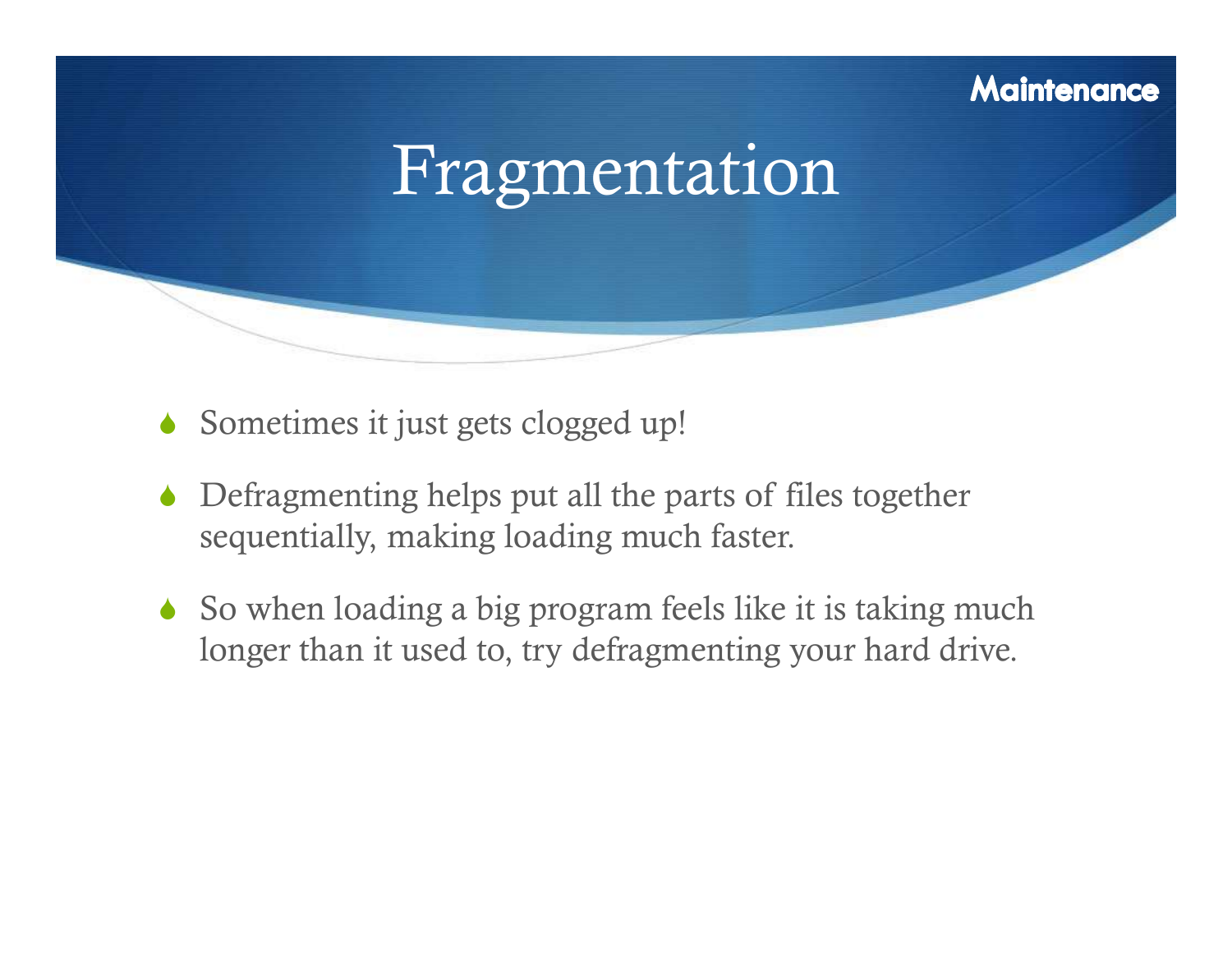# Match out for running<br>Watch out for running applications

 $\vert x \vert$ 

System Configuration Utility يُلِي

General SYSTEM.INI | WIN.INI | BOOT.INI | Services Startup | Tools |

|  | Startup Item                    | Command                | Location                                    |  |
|--|---------------------------------|------------------------|---------------------------------------------|--|
|  | $\boxtimes$ pptd40nt            | "C:\Program Files\Sca  | HKLM\SOFTWARE\Microsoft\Windows\CurrentVer. |  |
|  | ☑ IndexSearch                   | "C:\Program Files\Sca… | HKLM\SOFTWARE\Microsoft\Windows\CurrentVer. |  |
|  | $\overline{\mathbf{y}}$ avgtray | C:\PROGRA~1\AVG\A      | HKLM\SOFTWARE\Microsoft\Windows\CurrentVer. |  |
|  | <b>▽</b> iprntctl               | C:\WINDOWS\system      | HKLM\SOFTWARE\Microsoft\Windows\CurrentVer. |  |
|  | o iprntlgn                      | C:\WINDOWS\system      | HKLM\SOFTWARE\Microsoft\Windows\CurrentVer. |  |
|  | <b>☑</b> Reader_sl              | "C:\Program Files\Ado  | HKLM\SOFTWARE\Microsoft\Windows\CurrentVer. |  |
|  | <b>Ø</b> AdobeARM               | "C:\Program Files\Com… | HKLM\SOFTWARE\Microsoft\Windows\CurrentVer. |  |
|  | ☑ SharedIntApp                  | "C:\Program Files\Par  | HKLM\SOFTWARE\Microsoft\Windows\CurrentVer. |  |
|  | $\blacksquare$ pri_cc           | "C:\Program Files\Par… | HKLM\SOFTWARE\Microsoft\Windows\CurrentVer. |  |
|  | "OpAgent<br>⊻                   | "OpAgent.exe" /agent   | HKCU\SOFTWARE\Microsoft\Windows\CurrentVer. |  |
|  | ☑ GoogleUpdate                  | "C:\Documents and Se…  | HKCU\SOFTWARE\Microsoft\Windows\CurrentVer. |  |
|  | <b>Ø</b> ISUSPM                 | "C:\Documents and Se   | HKCU\SOFTWARE\Microsoft\Windows\CurrentVer. |  |
|  |                                 |                        |                                             |  |
|  |                                 |                        | Disable All<br>Enable All                   |  |
|  |                                 |                        |                                             |  |
|  |                                 | OK                     | Help<br>Cancel<br>Apply                     |  |